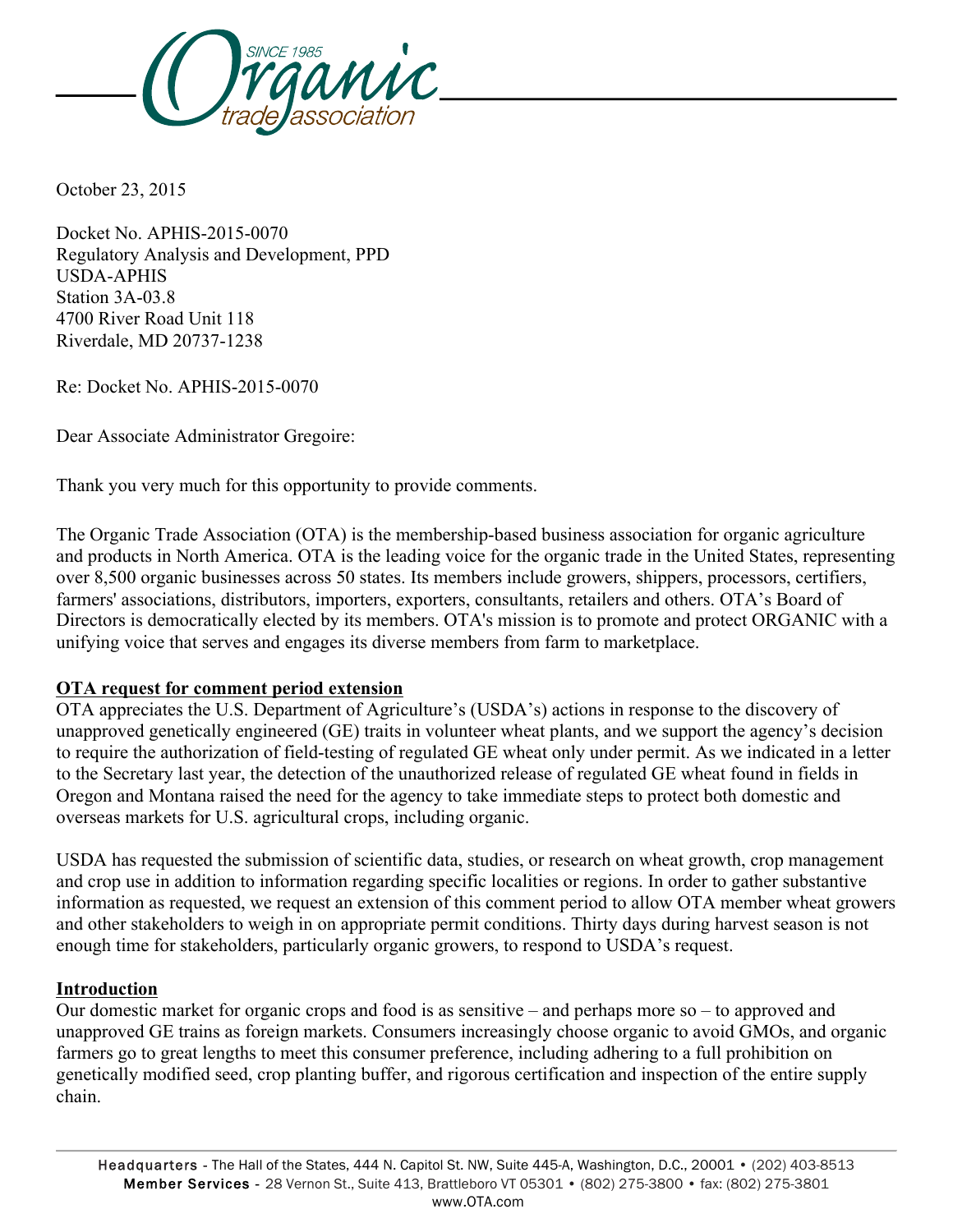

At the same time, organic producers and handlers face significant challenges given the proliferation of GMOs in the environment and the potential for adventitious contact with GMOs. Previously, reported financial losses from GMO contamination of organic crops had largely been anecdotal. However, recent data released from the USDA's National Agricultural Statistics Service (NASS) in its 2014 Organic Survey provides the first quantitative accounting for losses due to GMO contamination over the past few years.

For the first time ever, the national survey asked questions about losses to organic operations from contamination by GMOs. The survey indicates that from 2011-2014, 87 organic operations reported about \$6.1 million in total crop losses from GMO contamination—about \$70,000 per farm affected. That's up from just nine farms with average losses of about \$7,600 from 2006-2010.

USDA data clearly speak to the external pressures that organic operations face, a reality that must be carefully considered and addressed by USDA as it refines and improves its policies to foster coexistence and regulate crops produced through biotechnology.

## **Improving upon permit conditions and volunteer monitoring requirements**

OTA is pleased to see that the agency is considering plans to require the authorization of field-testing of regulated GE wheat under permit, in an effort to prevent future compliance issues. We believe some additional factors must be included in any testing program.

# • **USDA should make public genetic material and testing protocols and location of field trial sites.**

OTA believes that it is imperative that genetic material and testing protocols for detecting the presence of GE traits be made available both domestically and for foreign trading partners so that laboratories can provide confidence to consumers that this unapproved material is not entering commercial markets, whether here in the United States or outside our borders.

# • **USDA should make public the locations of field trial sites.**

Area growers need to be able to take precautions to avoid contamination and test their crops to ensure containment is successful. As such, USDA needs to notify farmers, seed production companies and plant breeders of the exact location and duration of such field trial sites – both past and current – so that they can vigilantly look and test for any spread of unapproved genetically modified traits into the environment.

# • **USDA should make public all field trial violations and penalties.**

In 2014, media reports showed inconsistencies in violations reported on the APHIS website and in two Freedom of Information Act (FOIA) requests by Capital Press and Reuters. This finding not only signals a need for better organization within the agency but for improved accountability to the public through reporting of field trial violations. USDA should provide updated violation and penalty information on its website twice a year.

# • **USDA should have the appropriate tools in hand to test for regulated crops**

Upon establishing the new field trial requirements, USDA should require applicants to provide the department with either the unique DNA sequence or the test for identifying the unique sequence should there be suspected or confirmed contamination events. These materials should also be made available to state testing facilities and laboratories so that farmers, seed companies and plant breeders have access to appropriate tests in a timely manner to monitor and respond to potential contamination as well as to reassure customers.